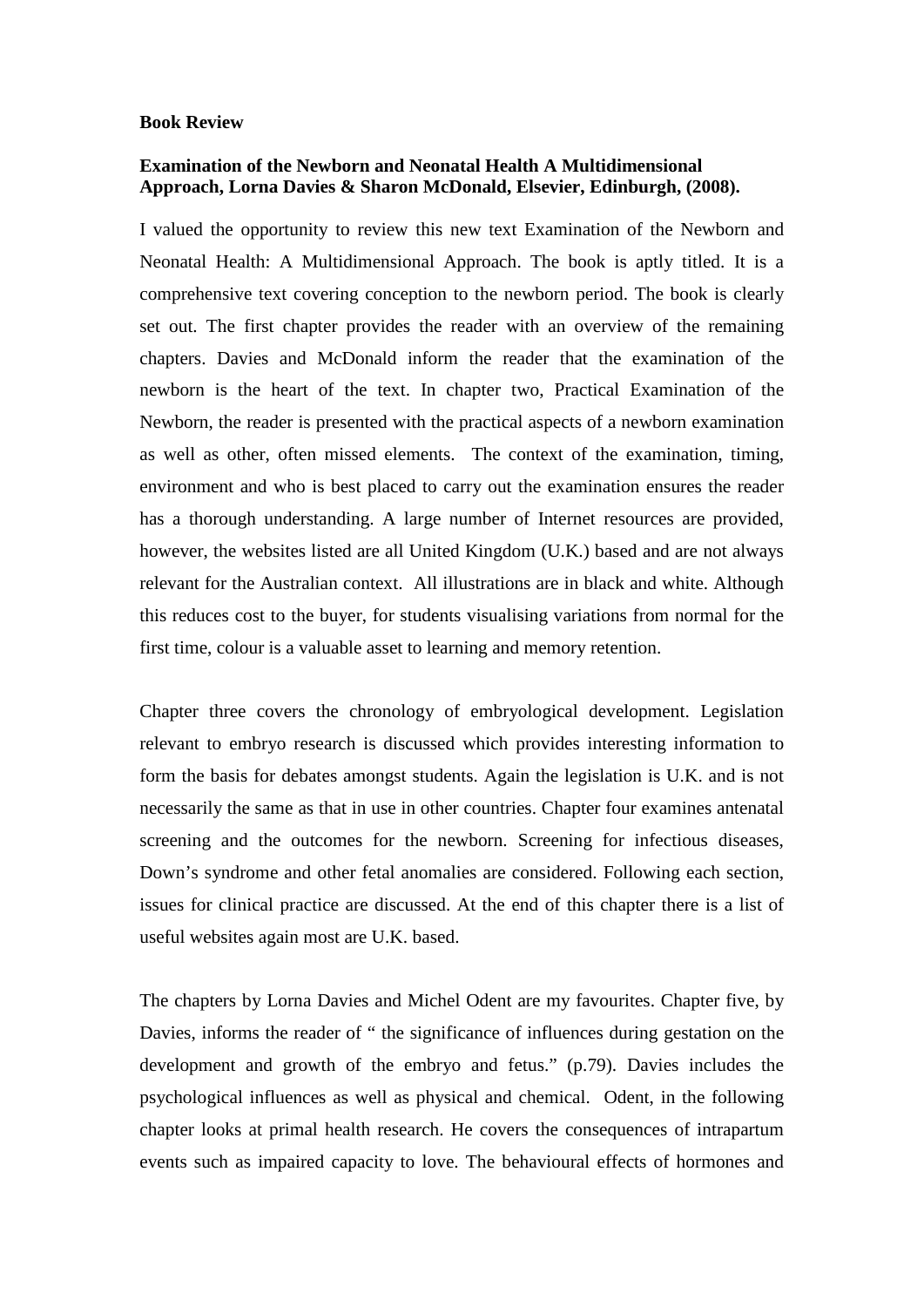practical implications of interference in the physiological process of pregnancy and birthing are explained.

Chapters seven, eight and nine take the reader from maternal and newborn transition: adjustment to extra-uterine life, through to the six-week follow-up assessment. Chapter seven presents an integrated approach to transition at birth, discussing the mother-baby dyad as well as the more physiological adjustments required such as establishment of respirations, cardiovascular changes and metabolic alterations. Chapter eight provides a comprehensive overview of neonatal resuscitation, including how to prepare the environment, the parents, and ourselves. Use of diagrams and illustrations assist the reader to visualise resuscitation techniques. Chapter nine presents relevant information aided by commonly used charts to assess the newborn and infant up till six weeks of age. Primary reflexes, neurological and behavioural development, and physiological growth assessments are discussed in depth.

Chapter ten, Congenital Cardiac Anomalies in the Newborn, is excellent in its presentation of causes, effects and available treatments. The use of diagrams, illustrations and pictures aids in visual learning. Chapter eleven covers the newborn eye, an area often neglected in texts. Anatomy and physiology, function, ocular disorders, and screening and investigative techniques are presented. Chapter twelve, Congenital Abnormality: Screening, Diagnosis and Communication, covers the usual sections on incidence, classifications, screening and diagnosis. This chapter, however, presents knowledge on how information should be presented to women. The power of language and abnormality is discussed, and a section on what parents want from health professionals (p.203) is included.

Chapters thirteen and fourteen cover the clinical issues neonatal jaundice and neonatal skin and cord care. Chapter thirteen, Neonatal Jaundice, discusses practice implications for the health professionals, cross-referencing information provided in other chapters. Chapter fourteen presents the reader with up-to-date information about baby skin care products and proposed new guidelines for neonatal skin care. Although newborn screening and immunisation topics are discussed in chapter fifteen, the information is contextualised for U.K. health professionals. Australian midwives would need to check Australian guidelines and policies.